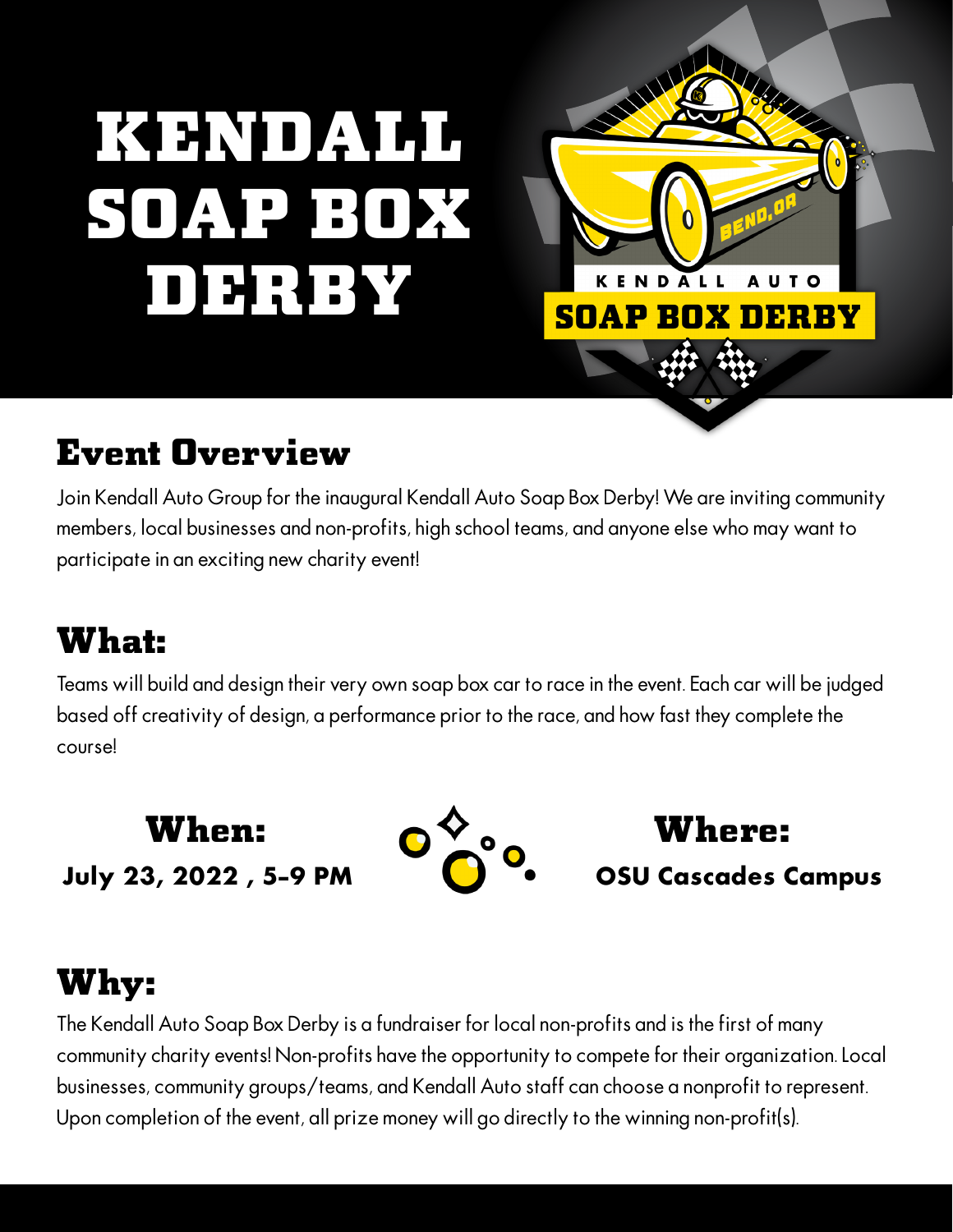# What is a soap box derby?

The soap box derby is a motorless car race. The cars only accelerate with the help of gravity. The slope of the hill helps propel the cars around corners or through obstacles without using an engine or motor. All soap box cars are built by the teams, and each must have functioning brakes and steering. Cars start on a ramp at the top of a hill with 2-3 racers going per run. When the cars are released, racers maneuver down the course trying to be the fastest team to the finish line!

#### Where can I see what a soap box race looks like?

Check out this video to see what race day could look like! <https://www.redbull.com/us-en/live/soapbox-race-dallas-2019-live>



# Participant Event Schedule

**10:00am – 4:00pm** Soap Box drop-off at OSU Cascades **4:00pm – 5:00pm** Steering and brake checks with Kendall Auto Technicians **5:00pm – 6:00pm** Soap Box Car Show – Cars to be judged by celebrity panel; spectators to get a closer look soap box designs **6:00pm – 8:00pm** Kendall Auto Soap Box Derby **8:00pm – 8:30pm** Awards Ceremony **9:00pm** Cleanup begins. All Soap box cars must be taken off premises

## Spectator Schedule

**5:00pm – 6:00pm** Soap Box Car Show

**6:00pm – 9:00pm** Dinner and games! Grab some food or a drink from your favorite food truck, play summer yard games, and enjoy the soap box derby.

**8:00pm – 8:30pm** Awards Ceremony